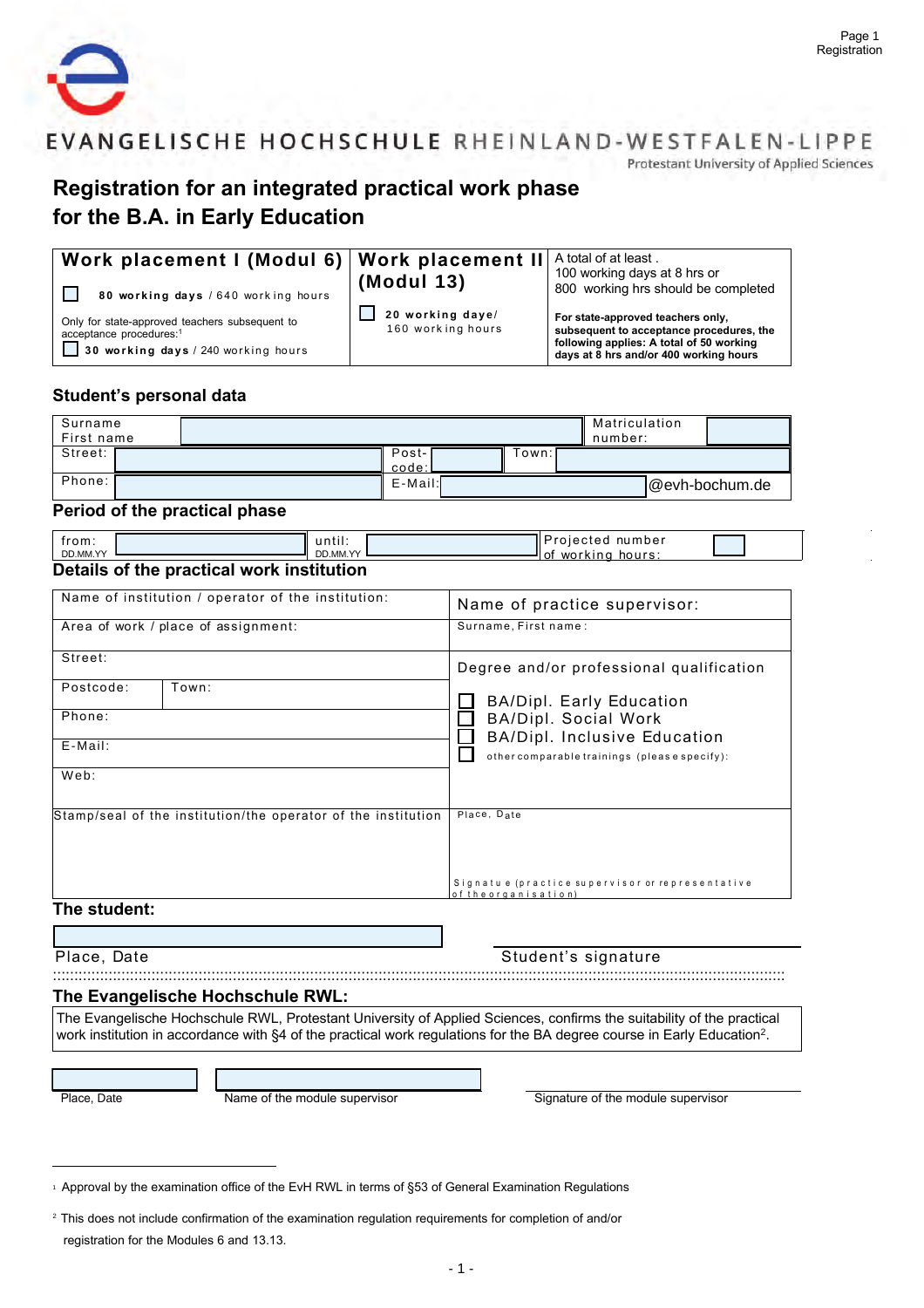

EVANGELISCHE HOCHSCHULE RHEINLAND-WESTFALEN-LIPPE **Protestant University of Applied Sciences** 

# **Inclusion of contact data relating to the institution in the practical training database**

### **The practice facility / institution:**

| Name of facility / operator of the facility |
|---------------------------------------------|
|                                             |
| Area of work / place of assignment:         |
|                                             |
| Street:                                     |
|                                             |
| Postcode, Town:                             |
|                                             |
| Phone:                                      |
|                                             |
| E-Mail:                                     |
|                                             |
| Web:                                        |
|                                             |

Stamp/seal of the institution / operator of the institution

- $\mathcal{L}_{\mathcal{A}}$ I/we agree to my/our contact data relating to the practical work institution being used until further notice by the Evangelische Hochschule RWL, Protestant University of Applied Sciences, for the practical training database of Department I: Social Work, Education and Diaconia and made available to students for their perusal and for research.
- $\Box$

I/we object to the inclusion of my/our contact data in the practical training database.

I am/we are already included in the practical training database.

(Please tick accordingly)

### Representative of the organisation

| Surname | First<br>name |
|---------|---------------|
|         |               |

Signature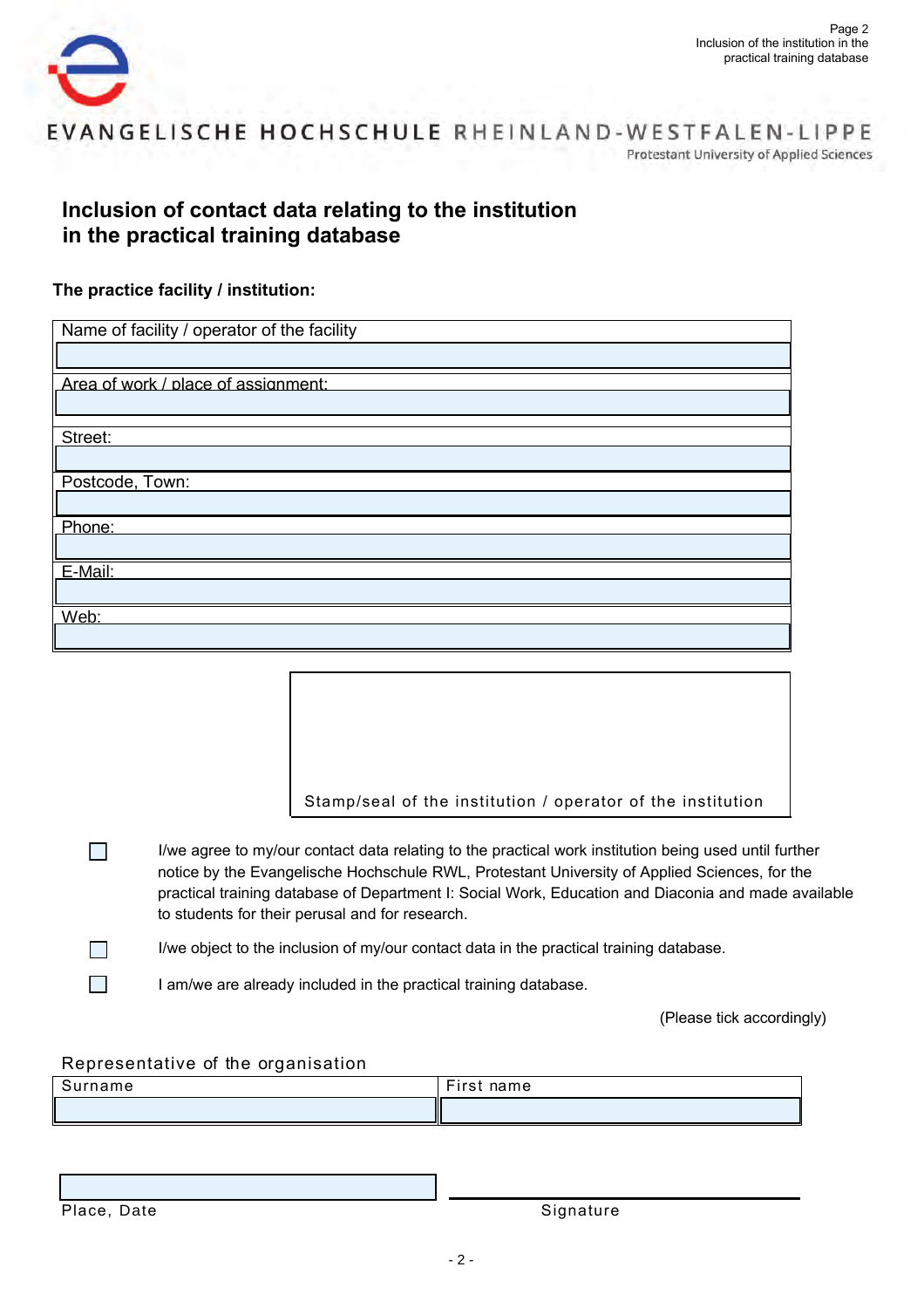

Protestant University of Applied Sciences

#### **1. General comments**

Under the terms of the module handbook and of the practical experience regulations, the integrated practical work phase (Work placement I / Module 6 and Work placement II / Module 13) in the Bachelor degree course in Early Education includes two compulsory work placements. The practical work phase is central and fundamental to obtaining state recognition (cf. § 3 SobAG NRW[3\)](#page-2-0)

The aim of the practical work phase is to introduce students to operating independently in the field of early education, thus giving them the opportunity to:

- review their own motivation to study,
- develop skills for profound and practicable professional competence while putting this to the test by applying the theoretical knowledge they have acquired,
- get to know a selected field of action in greater depth, including its structures and action processes,
- strengthen their professional socialisation and identity as well as their reflective competence in interaction with values, norms and professional principles.

The student shall be assigned in such a way that he/she is given the opportunity to get to know the activities in the respective professional field in accordance with the stated objective of the practical work phase. This includes insights into and participation in regular processes and tasks such as individual and group work, project work, team meetings, talks with parents, network and social environment work, conceptualisation, support planning, administrative activities including the inspection of records.

The student shall be supervised by a specifically named practical work supervisor who is both professionally qualified and experienced. As a direct contact person, the practical work supervisor has a key function in the qualification process.

#### **2. Time frame**

In order to obtain state recognition in terms of § 3 SobAG NRW, the integrated practical work phase (Work placement I + II) shall comprise a minimum total of 100 working days (normally  $@8$  hrs) = 800 working hours.

The requisite working days/hours shall be completed in two different practical work institutions, whereby Work placement I must comprise 80 working days / 640 working hours and Work placement II must comprise 20 working days / 160 working hours. Work placement I / 80 working days must be completed in a single block and working full-time.

The requisite working hours are always net working hours. Possible closing times due to public holidays, etc. shall not reduce the total number of hours that must be completed.

In the event of illness causing a student to fall short of the total of the 100 working days / 800 working hours required for state recognition, the missing days must be completed subsequently – the time frame for the practical work phase will be extended accordingly.

Attendance times for participation in reflection activities in the university context shall not be credited as working time. The practical work institution shall release the student so that he/she can participate in the obligatory reflection activities in Module 6 and/or 13.

#### **3. Obligations on the student**

The student shall actively cooperate with the practical work institution and/or the professional instructor on the timing and practical arrangements of the practical work phase in accordance with the agreements made.

The student shall discharge the tasks assigned in the practical work institution and the opportunities these offer in line with the objectives of the practical work phase.

<span id="page-2-0"></span>The student shall participate regularly in the compulsory activities reflecting on the practical work phase.

<sup>3</sup> Gesetz über die staatliche Anerkennung von Sozialarbeiterinnen und Sozialarbeitern [...] (Sozialberufe-Anerkennungsgesetz - SobAG) (Act for the State Recognition of Social Workers)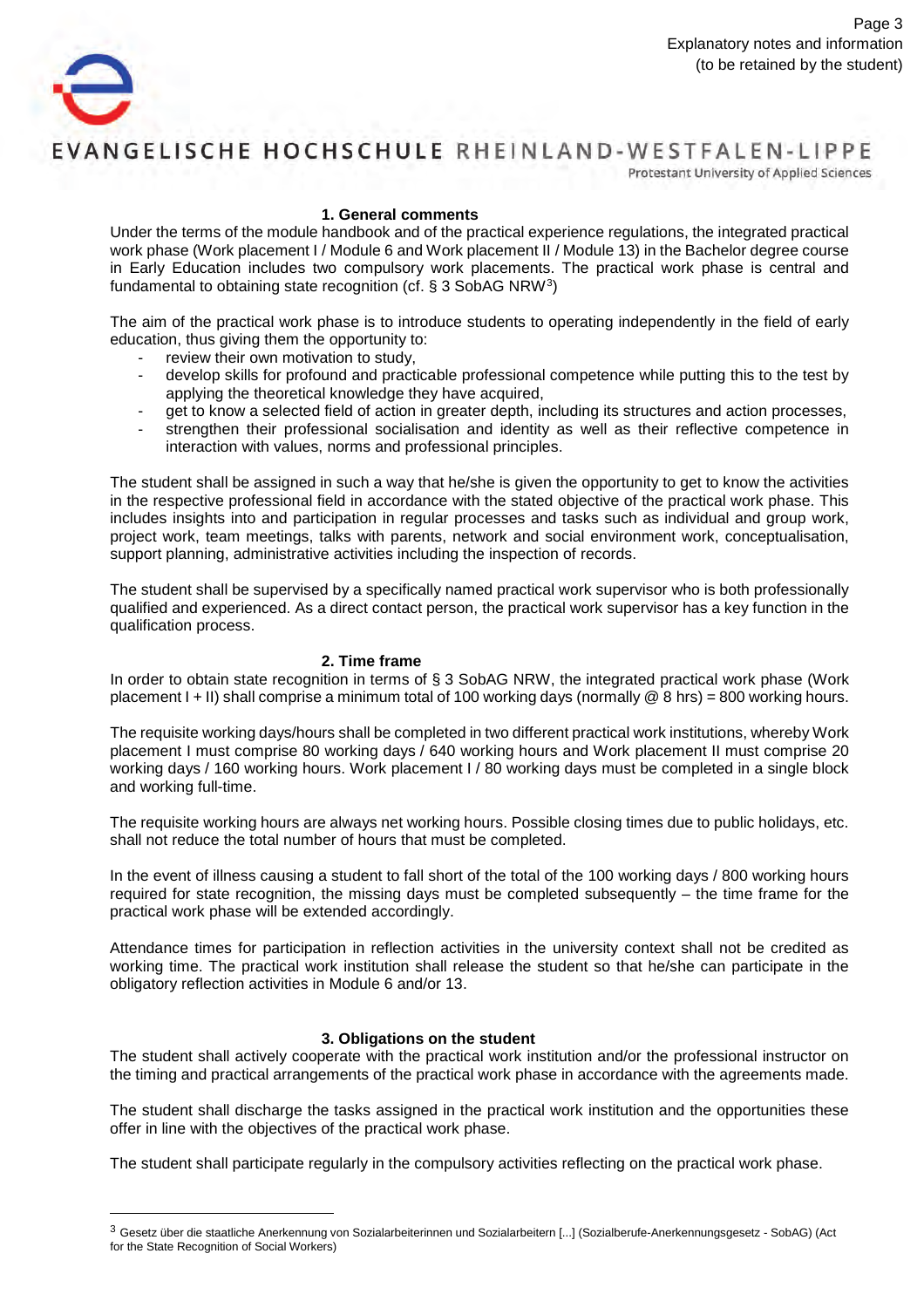

Protestant University of Applied Sciences

#### **4. Notes on legal status during the practical work phase**

The student shall remain a member of the Evangelische Hochschule RWL, Protestant University of Applied Sciences during the practical work phase (Work placement I and Work placement II).

The student, while completing the integrated practical work phases in Modules 6 and 13, shall not be regarded as working in an apprenticeship or training relationship in terms of the (German) Vocational Training Act (BBiG).

During an integrated practical work phase completed in Germany, the student has statutory accident insurance cover in terms of Section VII of the Social Security Code (Sozialgesetzbuch, SGB). Responsibility lies with the accident insurance agency engaged by the practical work institution on its behalf (cf. § 133 Para. 1 SGB VII). In the event of an insurance claim, the practical work institution shall compile an accident report and forward it to the agency responsible for the statutory accident insurance cover.

The student is advised to take out his/her own liability insurance, unless the third-party liability risk is covered by the insurance policy taken out by the practical work institution.

#### **5. Registration and certification**

Registration for the integrated practical work phase and/or the practical training contract must be submitted to the appropriate module supervisor for examination and approval within the respective registration deadline and/or before the start of the practical work phase. On request, a copy of the document can be made for the student and/or the practical work institution.

| Nature of work placement | Period          | Registration deadline                              |
|--------------------------|-----------------|----------------------------------------------------|
| Module 6                 | winter semester | by 30 April in the preceding summer semester       |
| Module 13                | any time        | at any time BEFORE the start of the work placement |

Please bear in mind possible changes on account of the coronavirus pandemic!

At the end of the practical work phase – and in sufficient time to meet the submission deadlines that are applicable for the student – the practical work institution shall give certification (using the official university form, page 5) of the working days / working hours the student has actually completed.

#### **Please address all questions to:**

Evangelische Hochschule Rheinland-Westfalen-Lippe || Immanuel-Kant-Str. 18 – 20 || 44803 Bochum

#### **Student service and administration of practical training**

| General                  | Phone: 0234 36901-158 | E-Mail: studierendenservice@evh-bochum.de |
|--------------------------|-----------------------|-------------------------------------------|
| <b>Rutgart Siegler</b>   | Phone: 0234 36901-119 | E-Mail: siegler@evh-bochum.de             |
| <b>Stephanie Baumann</b> | Phone: 0234 36901-153 | E-Mail: baumann@evh-bochum.de             |
|                          |                       |                                           |

#### **Practical work coordination and module supervision for the Early Education degree course**

| <b>Sabine Kleinkorres</b><br>Module 6 | Phone: 0234 3690-147 | E-Mail: kleinkorres@evh-bochum.de    |
|---------------------------------------|----------------------|--------------------------------------|
| Linda Haarmann<br>Module 13           | Phone: 0234 3690-138 | E-Mail: linda.haarmann@evh-bochum.de |